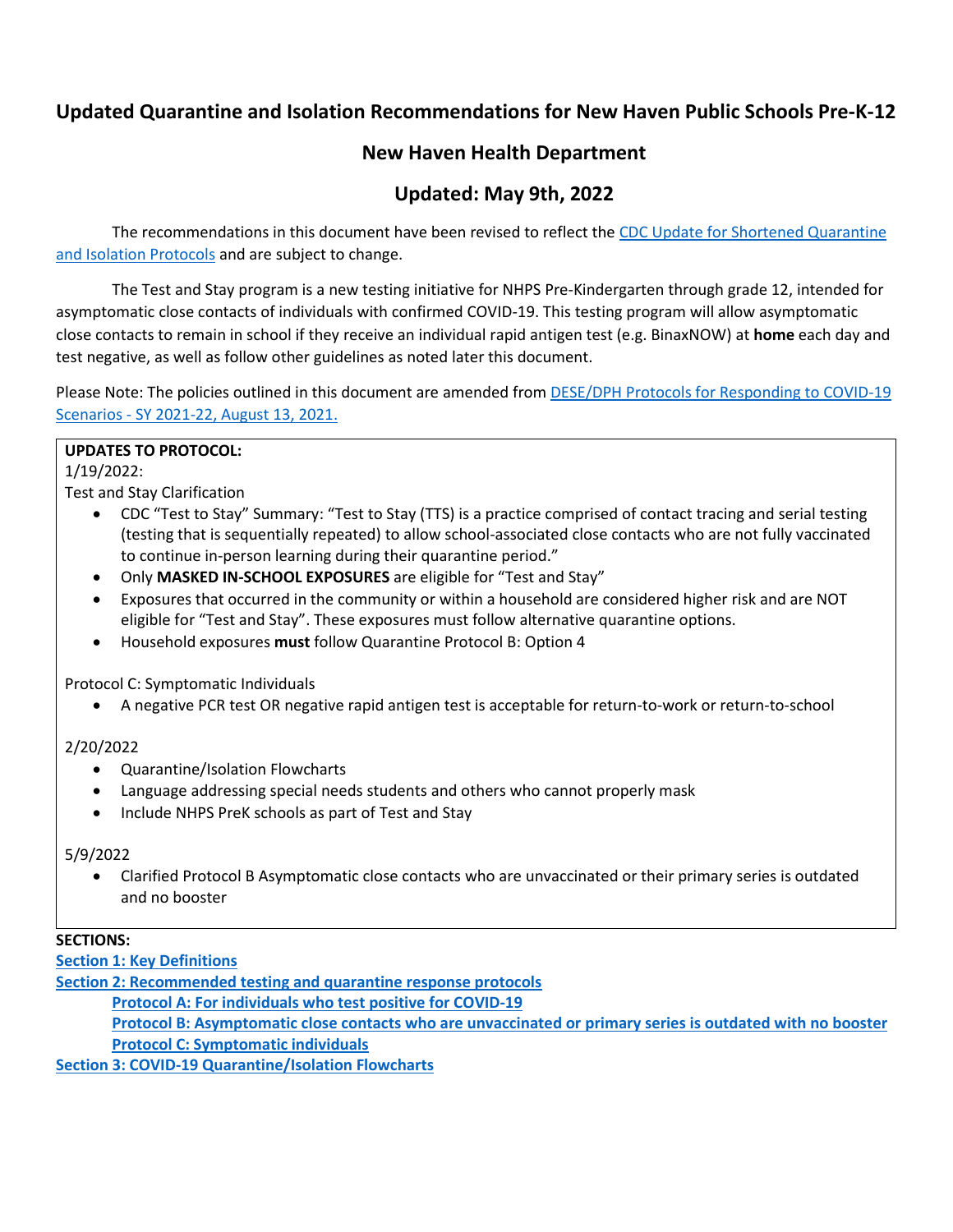# <span id="page-1-0"></span>**Section 1: Key definitions**

This section outlines the list of COVID-19 symptoms, provides the definition of a close contact, and outlines situations where close contacts are exempt from COVID-19 testing and quarantine response protocols including isolation, quarantine, and Test and Stay.

#### **COVID-19 symptoms**

Below is the full list of symptoms for which caregivers should monitor their children, and staff should monitor themselves. 1

Unvaccinated individuals and any close contacts presenting these symptoms should follow testing and quarantine response protocols as outlined in Section 2 of this document.

Vaccinated and boosted individuals who are not close contacts should follow the testing and isolation response protocols if they are experiencing symptoms in bold. These individuals may also seek clinical guidance to assess the need for PCR testing if they have other symptoms on this list.

COVID-19 symptoms list:

- Fever (100.0° Fahrenheit or higher), chills, or shaking chills
- Difficulty breathing or shortness of breath
- New loss of taste or smell
- Muscle aches or body aches
- Cough (not due to other known cause, such as chronic cough)
- Sore throat, when in combination with other symptoms
- Nausea, vomiting, or diarrhea when in combination with other symptoms
- Headache when in combination with other symptoms
- Fatigue, when in combination with other symptoms

• Nasal congestion or runny nose (not due to other known causes, such as allergies) when in combination with other symptoms

#### **Definition of a close contact**

Close contacts are defined as individuals who have been within 6 feet of a COVID-19 positive individual while indoors, for at least 15 minutes during a 24-hour period or within 3 feet in the classroom while both parties are properly masked. <sup>2</sup> Please note that the at-risk exposure time begins 48 hours prior to symptom onset (or time of positive test if asymptomatic) and continues until the time the COVID-19 positive individual is isolated.

In general, close contacts should follow the testing and quarantine response protocols in Section 2 of this document. **However, certain close contacts are exempted from testing and quarantine response protocols as noted below**.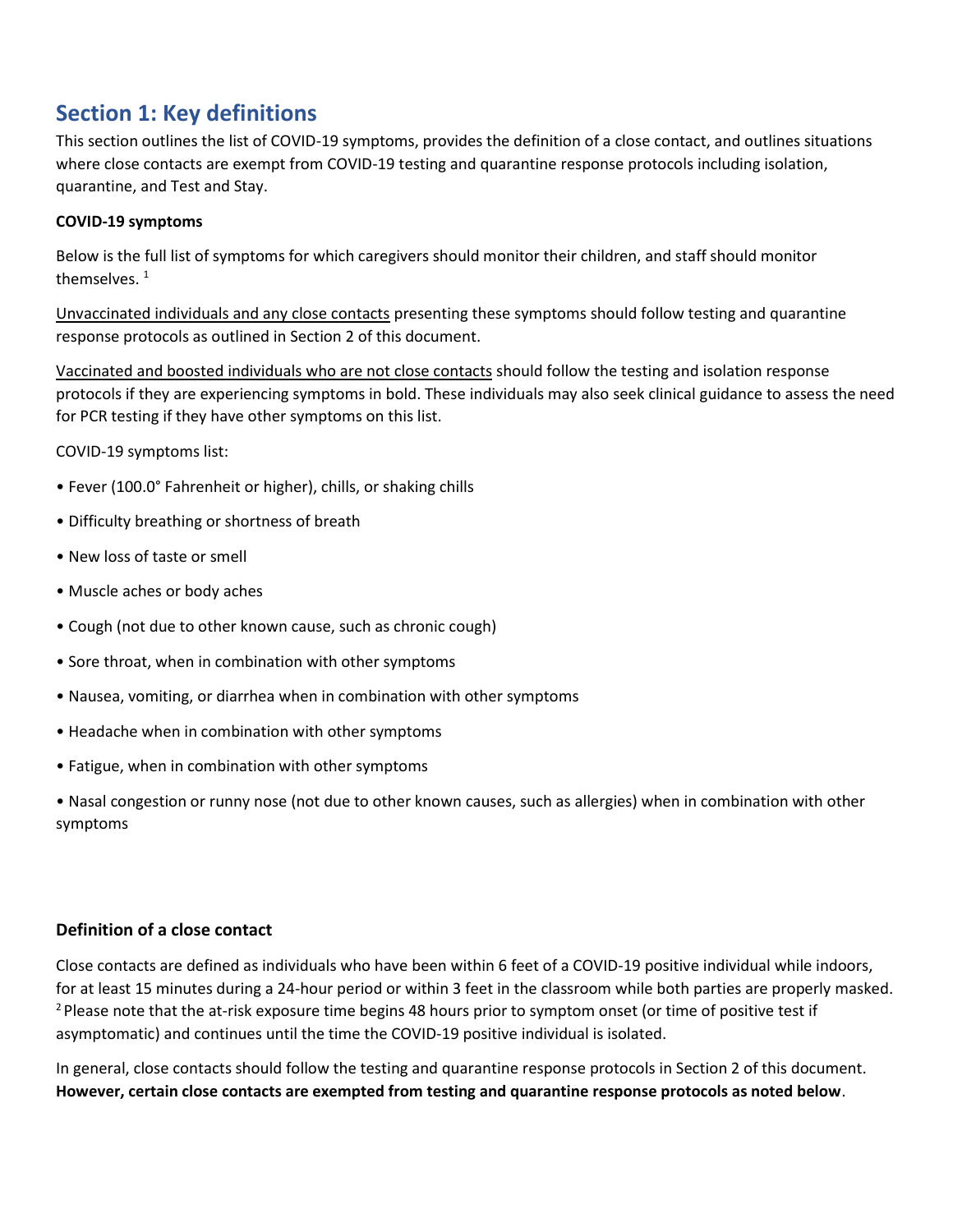### **Close contacts who are exempt from testing and quarantine response protocols**

#### **The following close contacts are exempt from testing and quarantine response protocols:**

• Asymptomatic AND boosted or fully vaccinated up to date (within 6 months of Moderna or Pfizer primary series or within 2 months of J&J shot close contacts): Individuals who are asymptomatic and boosted or fully vaccinated are exempt from testing and quarantine response protocols **BUT SHOULD CONTINUE STRICT MASK USE FOR 10 DAYS.**

• Close contacts who have had COVID-19 within the past 90 days: An individual who has been previously diagnosed with COVID-19 and then becomes a close contact of someone with COVID-19 is exempt from testing and quarantine response protocols if:

- o The exposure occurred within 90 days of the onset of their own illness AND
- o The exposed individual is recovered and remains without COVID-19 symptoms.

# <span id="page-2-0"></span>**Section 2: Recommended testing and quarantine response protocols**

This section outlines testing and quarantine response protocols for individuals – students and staff – who test positive for COVID-19, close contacts who are not exempt from testing and quarantine response protocols, and symptomatic individuals. Each scenario outlines the duration of any recommended quarantine or isolation, the conditions to be met for the individual to return to school, and any additional considerations.

#### **Overview of Protocol Categories:**

- **Protocol A: For individuals who test positive for COVID-19**
	- UPDATE: Rapid antigen test day 5 of isolation, return to school day 6

**• Protocol B: Protocol for asymptomatic close contacts who are unvaccinated or their primary series is outdated and no booster**

- **Option 1: "Test to Stay" (only for school-associated exposures)**
- **Option 2: Traditional Quarantine**
- **Option 3: Individuals who choose not to test**
- **Option 4: Individuals with a positive household member**
- **Protocol C: Protocol for all symptomatic individuals (unvaccinated and vaccinated)**
	- **Option 1: Return to school post-symptoms with test**
	- **Option 2: Not close contacts and choose not to test to return to school**

# <span id="page-2-1"></span>**Protocol A: For individuals who test positive for COVID-19**

#### **Protocol A: For individuals who test positive for COVID-19**

• **Duration**: Self-isolation for COVID-19 positive cases is a minimum of 5 days after symptom onset or 5 days after positive COVID-19 test (PCR or rapid antigen), if asymptomatic. Those with severe symptoms may have to isolate longer, as below.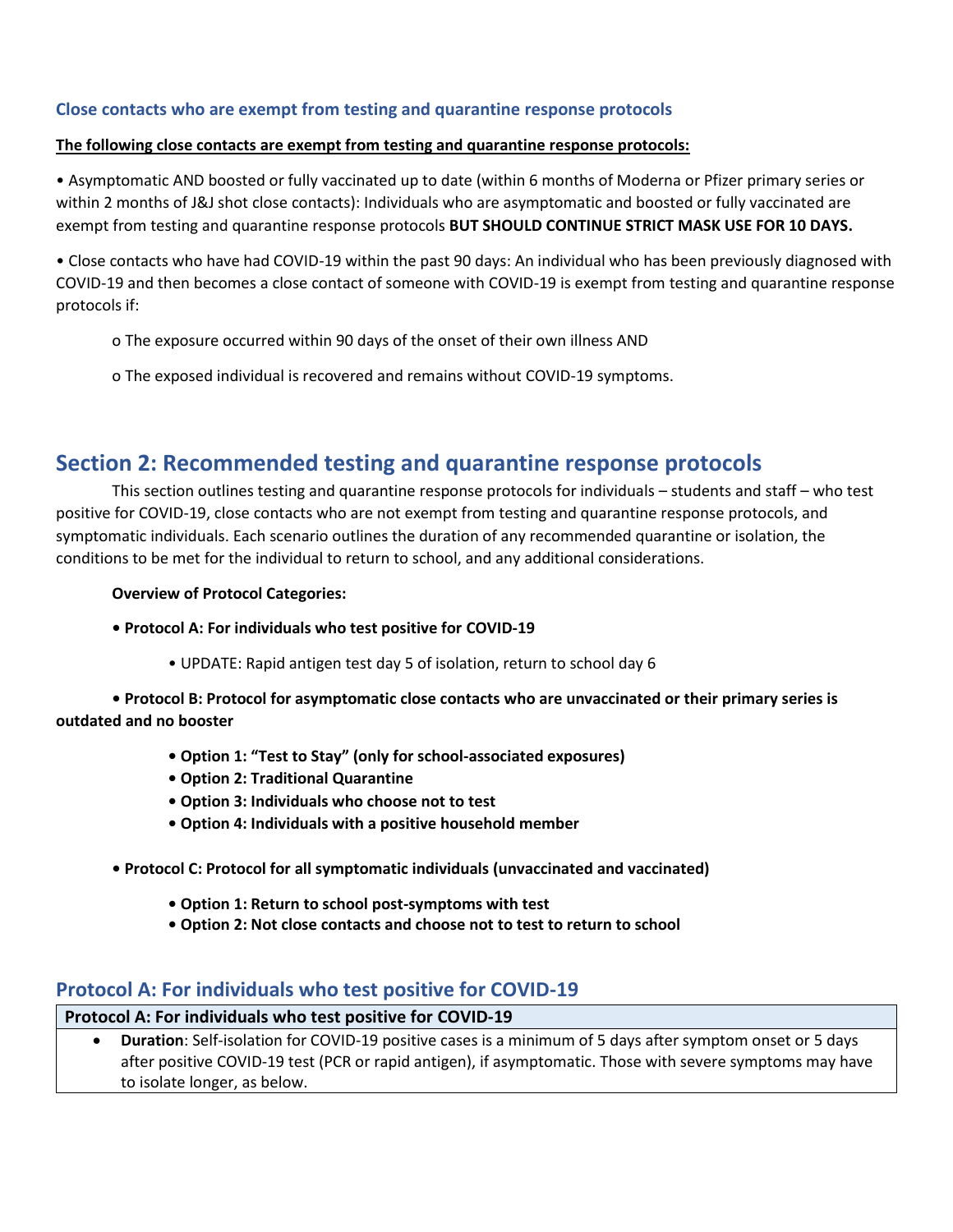- **Requirements**: All students who have tested positive for COVID-19 will be sent home with a **rapid antigen test** for subsequent testing. PCR tests are **not** recommended to exit isolation early.
- **Return to school**: On day 6 and if they have met the following criteria:
	- $\circ$  Taken a rapid antigen test on day 5 of isolation and tested negative for COVID-19
	- o Been without fever for 24 hours (and without taking fever-reducing medications); and
	- o Experienced improvement in other symptoms
	- o **If a student has taken a rapid antigen test on day 5 and tested positive for COVID-19, they must continue to isolate until day 10.**
	- $\circ$  If the student is not able to take a rapid test on day 5 of isolation, they should isolate for 10 days.
	- o If student remains symptomatic or febrile, isolation should contain until fever-free for 24 hours (without fever-reducing medications) and symptom improvement

Note: Return to school should be based on time and symptoms improving. Repeat PCR testing prior to return is not recommended. Special needs individuals and other **individuals who cannot adhere to strict mask use upon return to school cannot exit isolation early and must isolate for the full 10 days. Se[e Section 3: COVID-19](#page-6-0)  [Quarantine/Isolation Flowcharts](#page-6-0)**

# <span id="page-3-0"></span>**Protocol B: Asymptomatic close contacts who are unvaccinated or their primary series is outdated and no booster**

**The following individuals MUST follow quarantine protocols or "Test and Stay" if they have met the following conditions:** 

**-Are asymptomatic AND -Primary series of vaccine is outdated (completed Pfizer or Moderna vaccine over 6 months ago or J&J over 2 months ago) AND are not boostedOR -Are unvaccinated**

Close contacts who are not exempt from testing and quarantine response protocols and are asymptomatic should follow the guidelines in Protocol B below.

**The following individuals are EXEMPT from quarantine protocols if they have met the following conditions:** 

| -Are asymptomatic                                                                                                     |
|-----------------------------------------------------------------------------------------------------------------------|
| <b>AND</b>                                                                                                            |
| -Have been boosted                                                                                                    |
| <b>OR</b>                                                                                                             |
| -Primary series of vaccine is up to date (completed the primary series of Pfizer or Moderna vaccine within the last 6 |
| months or J&J vaccine within the last 2 months)                                                                       |

## **Please note that individuals who are exempt from quarantine protocols must adhere to strict mask use for 10 days and are recommended to undergo testing on Day 5.**

Individuals exempt from quarantine are expected to monitor for symptoms and stay home and get tested if they experience symptoms, in alignment with CDC guidance<sup>3</sup> and Protocol C.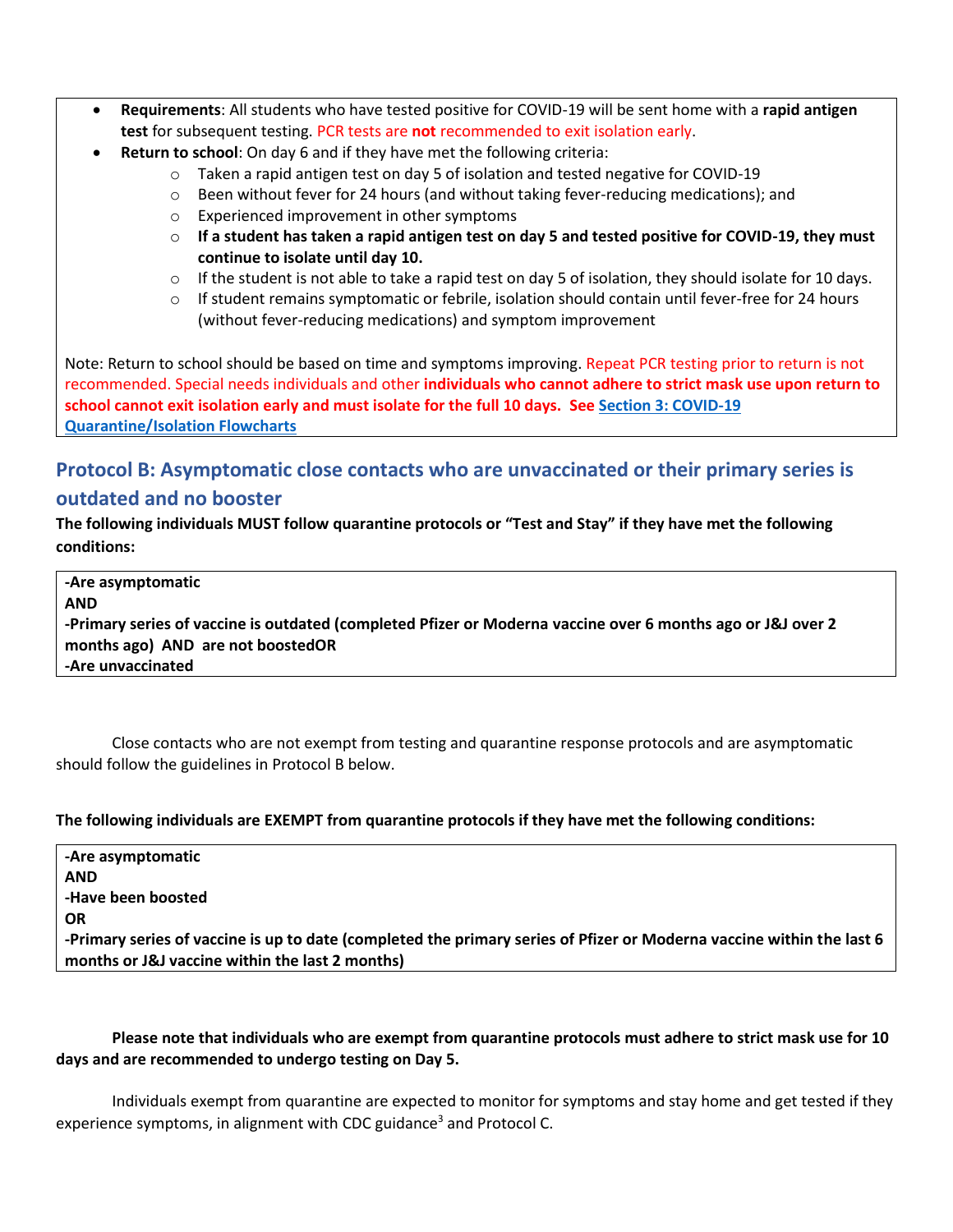Note: In some cases, individuals may be asked to follow specific testing and quarantine response protocols (including durations for quarantine/isolation) provided by contact tracers or local health officials which may differ from the recommended protocols below.

# **Protocol B: Asymptomatic close contacts - unvaccinated or outdated vaccination (only for MASKED IN-SCHOOL exposures)**

# **Option 1 : "Test and Stay"**

- **Duration of Test and Stay**: 7 days from the date of exposure
- **Return to School**: Close contacts can remain in school and do not have to quarantine, as long as they:
	- o Are asymptomatic
	- o Wear masks in school at all times, other than when eating or drinking. When these individuals cannot be masked (i.e., when eating or drinking) they should maintain 6 feet of distance from other individuals to the extent feasible.
	- o **Please note: Special needs students and other individuals who cannot adhere to strict mask use during "Test and Stay" are not eligible for the program and must complete an alternative quarantine option.**
	- $\circ$  Take a rapid antigen test (e.g., BinaxNOW) at home for five consecutive days and receive a negative test result. Results will be collected and verified by identified NHPS staff. If the individual remains both negative and asymptomatic, they can stay in school.
	- $\circ$  When 5-day interval testing is not feasible, interval testing should be on days 1, 3, and 5 following exposure.
	- $\circ$  Conduct active monitoring for symptoms through day 14, and self-isolate at home if symptoms develop (Follow Protocol C).

Note: If an individual has symptoms at the time they are designated as a close contact or develops symptoms during the Test and Stay period or the 14 days following initial exposure, they should follow the protocol for symptomatic individuals (Protocol C). If an individual tests positive at any time, they should follow the protocol for individuals who test positive for COVID-19 (Protocol A) **See [Section 3: COVID-19 Quarantine/Isolation Flowcharts](#page-6-0)**

# **Protocol B: Asymptomatic close contacts - unvaccinated or outdated vaccination**

# **Option2: Traditional Quarantine**

*(If community or household exposure or close contacts don't have access to daily rapid testing or family or chooses not to participate in Test and Stay)*

- **Duration**: Quarantine is at least 5 days from the date of exposure
- **Return to School**: Day 6, if they:
	- o Remain asymptomatic
	- o Receive a COVID-19 test (either PCR or rapid antigen test is accepted) on day 5 or later and receive a **negative** result
	- o Conduct active monitoring for symptoms through day 14, and self-isolate if symptoms develop. (Follow Protocol C)
	- o Adhere to strict mask use for an additional 5 days. **If an individual cannot properly mask for these 5 days, they must complete Protocol B: Option 3.**

Note: If an individual has symptoms at the time they are designated as a close contact or within the 14 days following initial exposure, they follow the protocol for symptomatic individuals (Protocol C). If an individual tests positive at any time, they follow the protocol for symptomatic individuals (Protocol C). If an individual tests positive at any time, they follow the protocol for individuals who test positive for COVID-19 (Protocol A). **See [Section 3: COVID-19](#page-6-0)  [Quarantine/Isolation Flowcharts](#page-6-0)**

**Protocol B: Asymptomatic close contacts - - unvaccinated or outdated vaccination**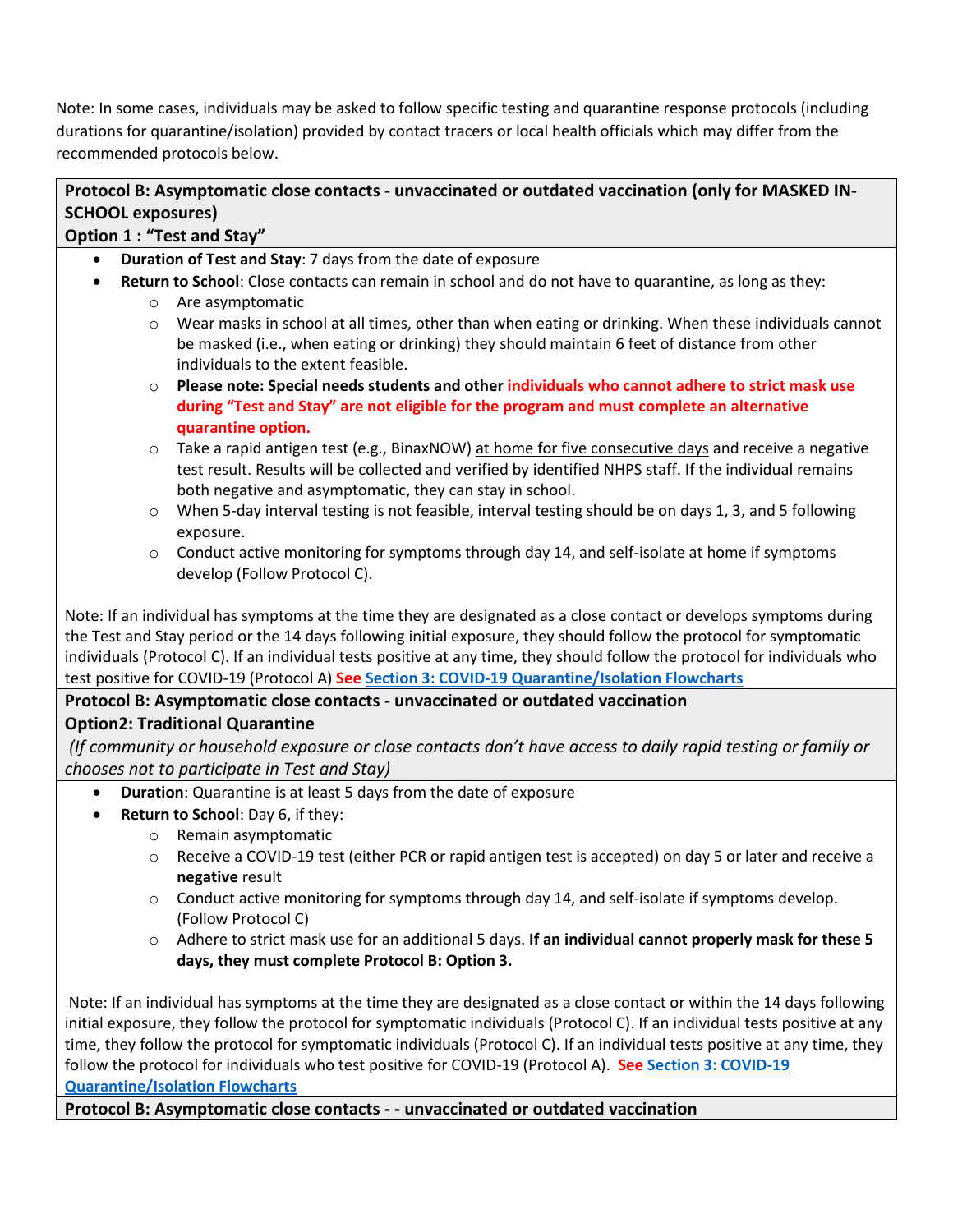## **Option 3: Individuals who choose not to receive a COVID test – At least 10 day Quarantine**

- **Duration**: Quarantine is at least 10 days from the date of exposure<sup>4</sup>
- **Return to School**: Day 11, if they:
	- o Have not experienced symptoms up to this point
	- $\circ$  Conduct active monitoring for symptoms through day 14 and self-isolate if symptoms develop. (Follow Protocol C)

Note: If an individual has symptoms at the time they are designated as a close contact or within the 14 days following initial exposure, they follow the protocol for symptomatic individuals (Protocol C). If an individual tests positive at any time, they follow the protocol for individuals who test positive for COVID-19 (Protocol A). **See Section 3: COVID-19 Quarantine/Isolation Flowcharts**

**Protocol B: Asymptomatic close contacts - unvaccinated or outdated vaccination Option 4: Individuals with a positive household member – At least 10 day Quarantine**

- **Duration**: Quarantine is at least 10 days from the date of household member's positive test or date of symptom onset. Quarantine period may be longer if positive household member must isolate for longer than 5 days.
- **Return to School**: Day 11, if they:
	- o Have not experienced symptoms up to this point
	- $\circ$  Household contact's quarantine period begins at the end of positive family member's isolation period. If positive family member meets criteria to exit isolation on day 5, household contact begins 5-day quarantine period on day 6. If positive family member does not meet criteria to exit isolate on day 5 and instead must isolate until day 10, household contact begins quarantine 5-day period on day 11.
	- $\circ$  Conduct active monitoring for symptoms through day 14 and self-isolate if symptoms develop. (Follow Protocol C)

Note: If an individual has symptoms at the time they are designated as a close contact or within the 14 days following initial exposure, they follow the protocol for symptomatic individuals (Protocol C). If an individual tests positive at any time, they follow the protocol for individuals who test positive for COVID-19 (Protocol A). **See Section 3: COVID-19 Quarantine/Isolation Flowcharts**

# <span id="page-5-0"></span>**Protocol C: Symptomatic individuals**

Protocol C applies to **both vaccinated and non-vaccinated individuals** who experience the COVID-19 symptoms listed in Section 1 applicable to their status. **See Section 3: COVID-19 Quarantine/Isolation Flowcharts**

## **Protocol C: Symptomatic individuals:**

# **Option 1: Return to school post-symptoms with test – Isolation Varies**

- **Duration**: Dependent on symptom resolution
- **Return to School**: Individuals may return to school after they:
	- o Have received a negative PCR **or** negative rapid antigen test result for COVID-19. Note: So long as the individual is not a close contact, if a medical professional makes an alternative diagnosis for the COVID-19-like symptoms, the individual may use this recommendation (e.g., for influenza or strep pharyngitis) in lieu of a PCR test.
	- o Have improvement in symptoms
	- $\circ$  Have been without fever for at least 24 hours without the use of fever-reducing medications.

## **Protocol C: Symptomatic individuals**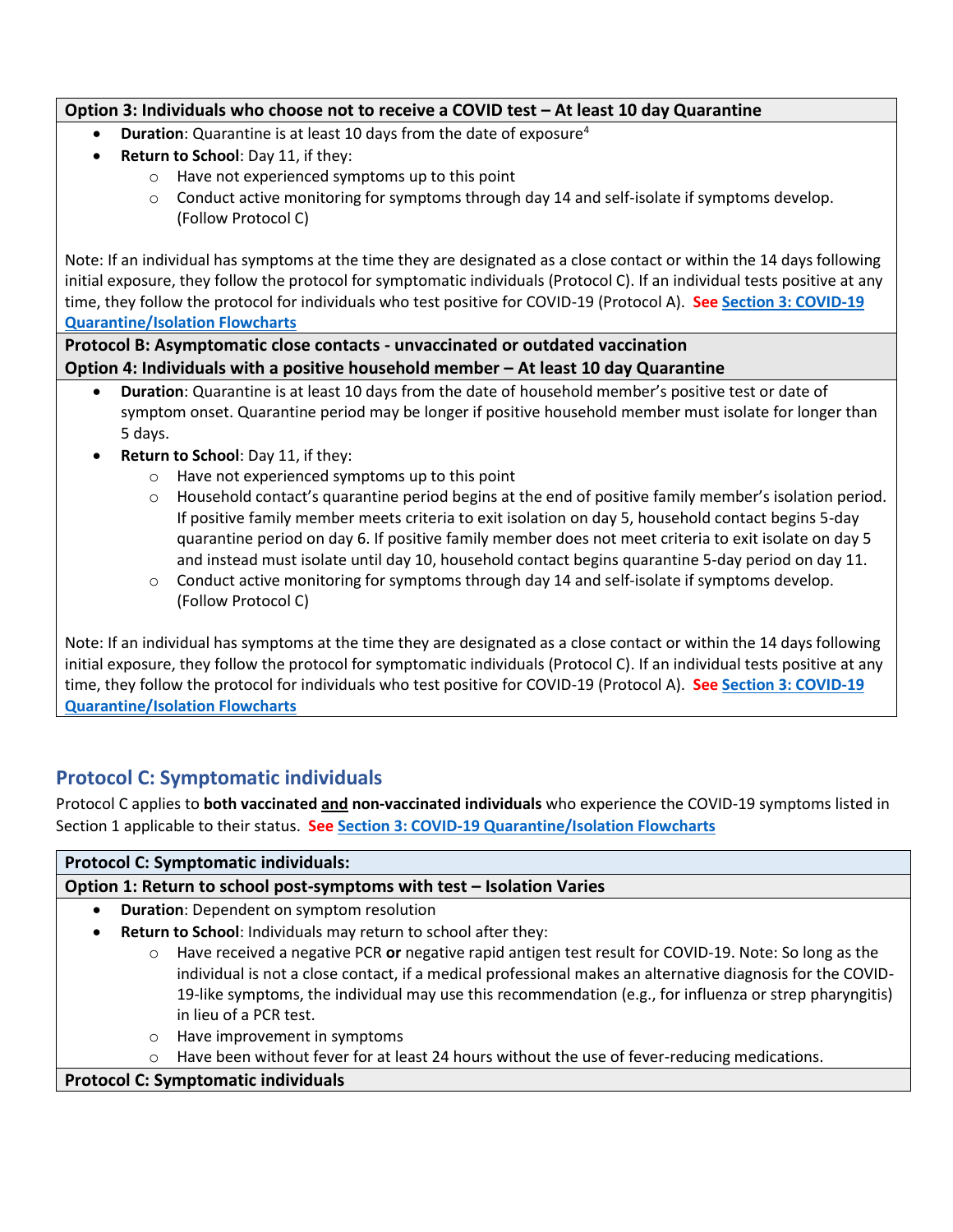**Option 2: Symptomatic individuals who are not close contacts and choose not to receive a COVID test to return to school - Isolation**

- **Duration**: Isolation is at least 10 days from symptom onset<sup>5</sup>
- **Return to School**: Day 11, assuming they:
	- o Have improvement in symptoms
		- $\circ$  Have been without fever for at least 24 hours without the use of fever-reducing medication.

# <span id="page-6-0"></span>**Section 3: COVID-19 Quarantine/Isolation Flowcharts**